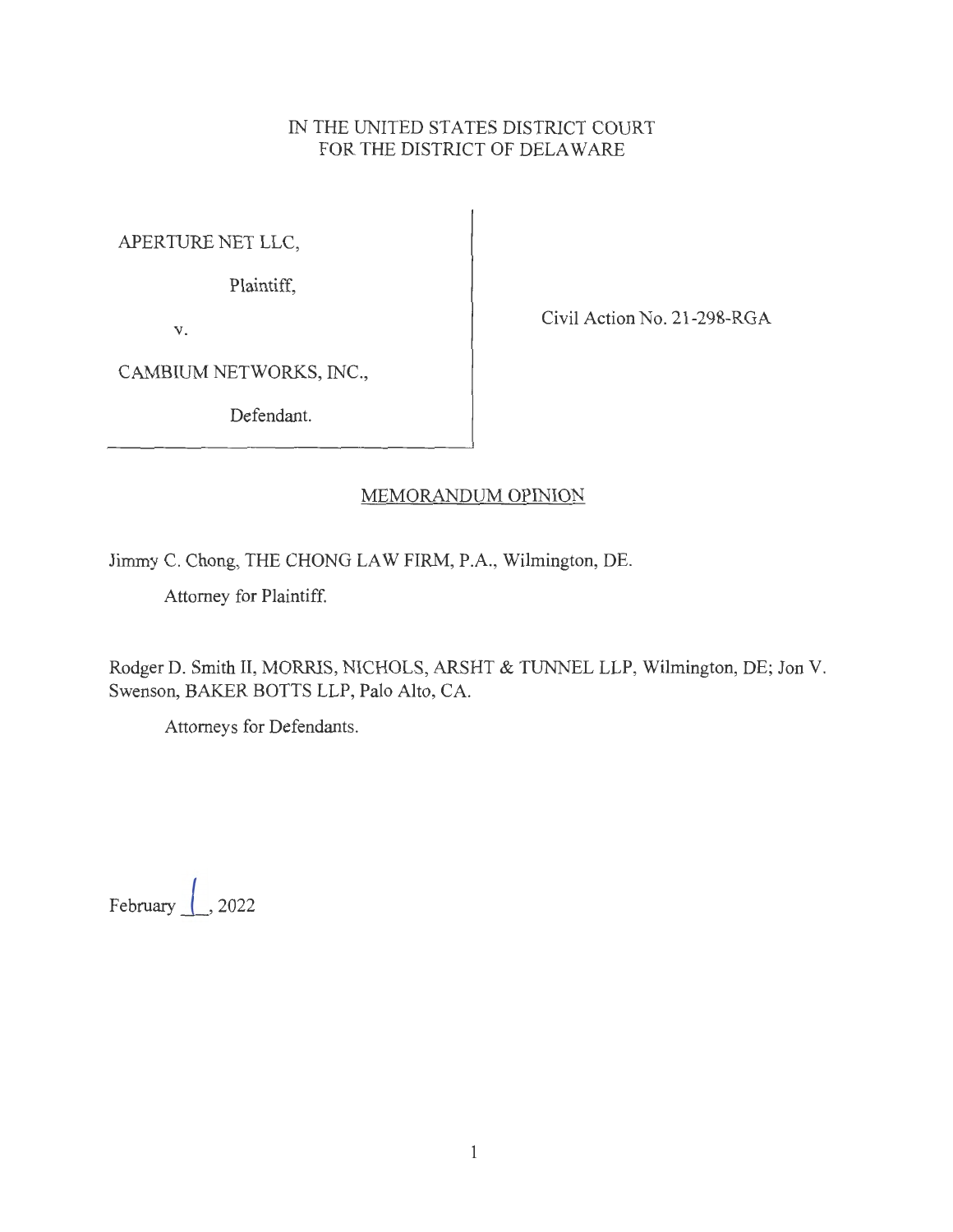UNITED STATES DISTRICT JUDGE:

Before me is Defendant's motion to dismiss for failure to state a claim. (D.I. 12). Defendant Cambium Networks argues Plaintiff Aperture Net's First Amended Complaint (D.I. 11) fails to state a claim of direct infringement and contributory infringement. The issue has been fully briefed and I have reviewed the parties' briefing and supplemental materials. (D.I. 13, 17, 19, 20).

### **I. BACKGROUND**

Aperture alleges Cambium has directly and indirectly infringed claims 25 and 26 ("the Asserted Claims") of U.S. Patent No. 6,711,204 ("the '204 patent"). The '204 patent is directed toward an improvement in spread-spectrum code-division-multiple-access ("SS-CDMA") wireless communication systems. SS-CDMA systems use spread-spectrum modulation to allow a single communication channel to service multiple users at once. (D.I. 11-1 at 3:34-41). The claimed SS-CDMA system involves a base station communicating with a plurality of remote stations. Examples of remote stations can include mobile phones, computers, or laptops. *(Id.).* One potential issue with SS-CDMA systems is that, because remote stations can be located at various distances from the base station, the remote stations' respective signals may arrive at the base station at different power levels. (D.I. 11-1 at 3:53-60). This variation in power levels can cause interference when the stronger signals from closer remote stations block or inhibit reception of weaker signals from more distant remote stations. *(Id.).* The asserted claims disclose a method for controlling the power transmitted from remote stations ("RS") to base stations ("BS") "so that the power received at the base station from each remote station is approximately the same." (D.I. 11- 1 at 3:65-67; 4:1).

The method disclosed in claim 25 describes three distinct categories of signals: (1) signals transmitted from the base station at a first frequency, (2) signals transmitted from a plurality of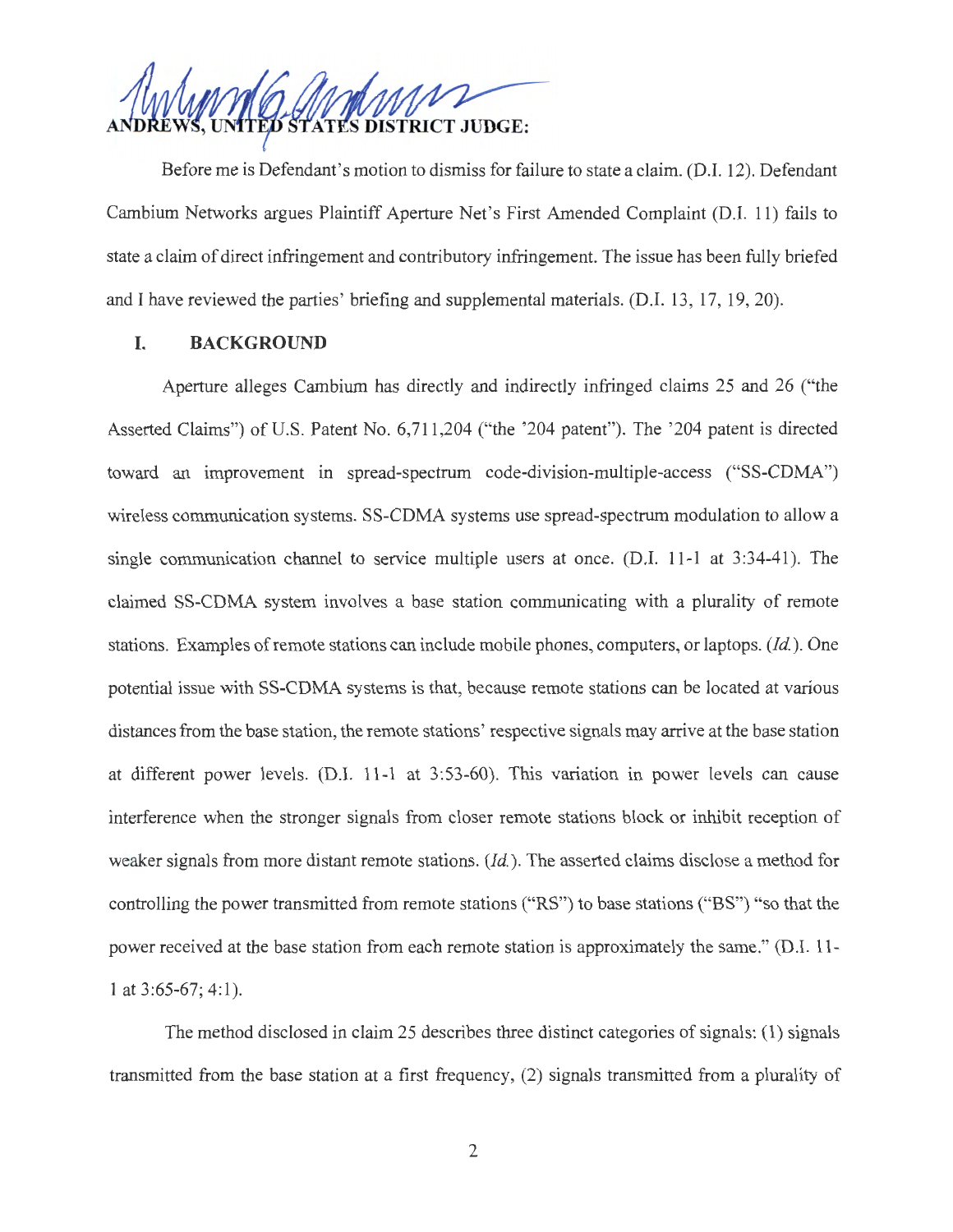remote stations and received at the base station at a second frequency, and (3) a "BS-channelsounding signal" transmitted from the base station and received by the remote stations at the second frequency. The remote stations use the BS-channel-sounding signal to adjust the power level of their respective signals.

Claim 25 reads:

An improvement to a spread-spectrum method having a base station and a plurality of remote stations (RS), comprising the steps of:

transmitting, from said base station, a plurality of BS-spread-spectrum signals at a first frequency;

transmitting, from said plurality of remote stations, a plurality of RS-spreadspectrum signals;

receiving, at said base station, at a second frequency, the plurality of RSspread-spectrum signals transmitted from said plurality of remote stations, respectively;

transmitting, from said base station, a BS-channel-sounding signal at the second frequency;

receiving, at said plurality of remote stations, the BS-channel-sounding signal at the second frequency; and

adjusting, at said plurality of remote stations, responsive to the BS-channelsounding signal, an initial RS-power level of said plurality of remote stations.

Claim 26 is a dependent claim that discloses the method from claim 25 such that

the BS-spread-spectrum signals at the first frequency are outside a "correlation bandwidth"

of the RS-spread signals transmitted by the remote stations at the second frequency.

Claim 26 reads:

The improvement as set forth in claim 25, with the step of transmitting the plurality of BS-spread-spectrum signals including the step of transmitting the plurality of BS-spread-spectrum signals at the first frequency outside a correlation bandwidth of the plurality of RS-spread-spectrum signals transmitted by the plurality ofremote stations at the second frequency.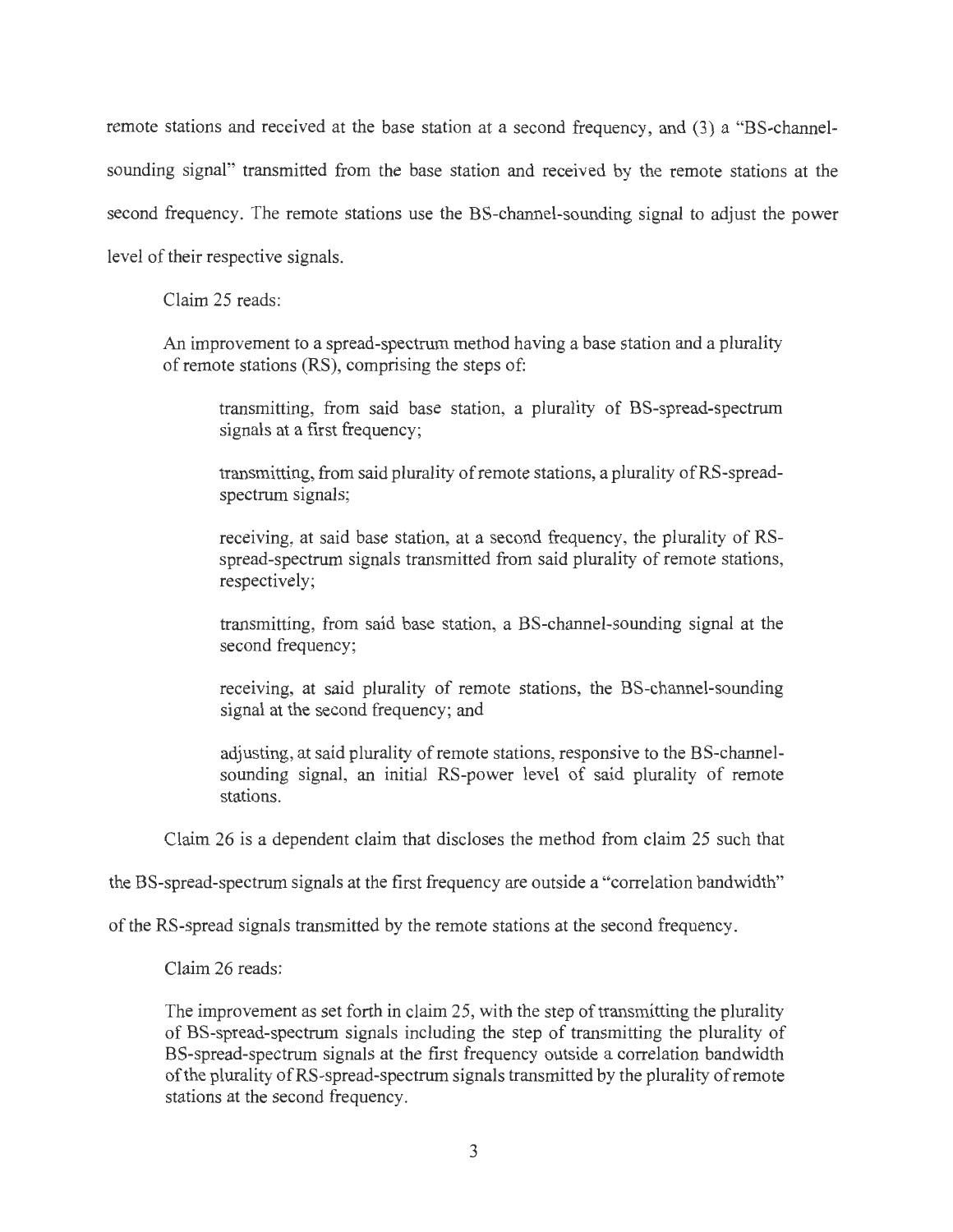### **II. LEGAL STANDARD**

When reviewing a motion to dismiss pursuant to Federal Rule of Civil Procedure  $12(b)(6)$ , the Court must accept the complaint's factual allegations as true. *See Bell Atl. Corp. v. Twombly,*  550 U.S. 544, 555-56 (2007). Rule 8(a) requires "a short and plain statement of the claim showing that the pleader is entitled to relief." *Id.* at 555. The factual allegations do not have to be detailed, but they must provide more than labels, conclusions, or a "formulaic recitation" of the claim elements. *Id.* ("Factual allegations must be enough to raise a right to relief above the speculative level . . . on the assumption that all the allegations in the complaint are true (even if doubtful in fact)."). Moreover, there must be sufficient factual matter to state a facially plausible claim to relief. *Ashcroft v. Iqbal,* 556 U.S. 662, 678 (2009). The facial plausibility standard is satisfied when the complaint's factual content "allows the court to draw the reasonable inference that the defendant is liable for the misconduct alleged." *Id.* ("Where a complaint pleads facts that are merely consistent with a defendant's liability, it stops short of the line between possibility and plausibility of entitlement to relief." ( cleaned up)).

#### **III. DISCUSSION**

#### **A. Direct Infringement**

Direct infringement of a method claim occurs "where all steps of a claimed method are performed or attributable to a single entity." *Akamai Techs., Inc. v. Limelight Networks, Inc. ,* 797 F.3d 1020, 1022 (Fed. Cir. 2005). The sale or manufacture of an accused device that performs each step of the patented method is insufficient for a showing of direct infringement – actual performance of the claimed process is required. *Ericsson, Inc. v. D-Link Systems, Inc. ,* 773 F .3d 1201 , 1221 (Fed. Cir. 2014). Alleging that a specific product meets "each and every element of at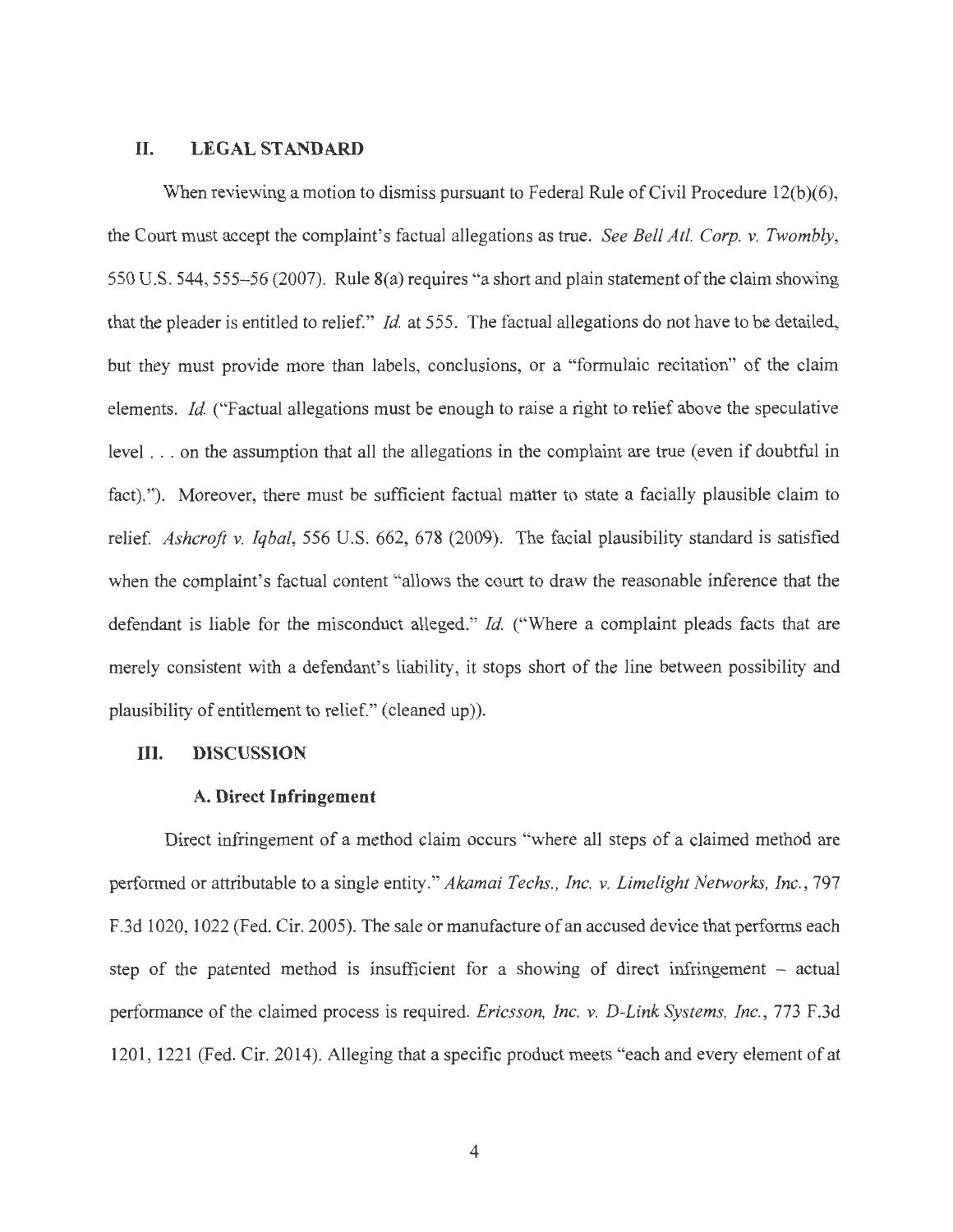least one claim" of an asserted patent is sufficient to plead direct infringement. *Disc Disease Sols. Inc. v. VGH Sols. , Inc.,* 888 F.3d 1256, 1260 (Fed. Cir. 2018).

The method disclosed in claim 25 of the '204 patent requires the following elements: (1) a base station, (2) remote stations, (3) the transmission of a plurality of BS-spread-spectrum signals from the BS at a first frequency, (4) RS-spread-spectrum signals transmitted from the RSs and received by the BS at a second frequency, (5) transmission of a BS-channel-sounding signal from the BS at the second frequency, (6) reception of the BS-channel-sounding signal at the RSs and power-level adjustment by the RSs in response to the channel-sounding signal.

Here, Aperture claims that Cambium's cnPilot E400 ("the Accused Product"), a wireless hotspot, infringes claim 25 when used to provide Wi-Fi to smartphones, laptops, and other devices. Aperture's claim chart, incorporated by reference into the First Amended Complaint (D.I. 11 at  $\P$ 16), identifies the Accused Product as the claimed base station and the computer devices to which it connects as the claimed remote stations, satisfying elements 1 and 2. (D.I. 11-2 at 2). When the Accused Product is in use, both the base station and the remote station(s) are under the control of a single user. The claim chart roughly describes the following process:

- (1) The accused product transmits a plurality of BS-spread spectrum signals (beacon frames) "at a first frequency," satisfying element 3. *(Id.).*
- (2) These beacon frames contain connection parameters which enable mobile stations to connect to the BS, including the channel frequency to be used for communication between the BS and the RSs. *(Id.).* Presumably, this "measured" channel frequency is different than the frequency of the initial beacon frames, although Aperture does not expressly state this in its claim chart. *(See Id.).*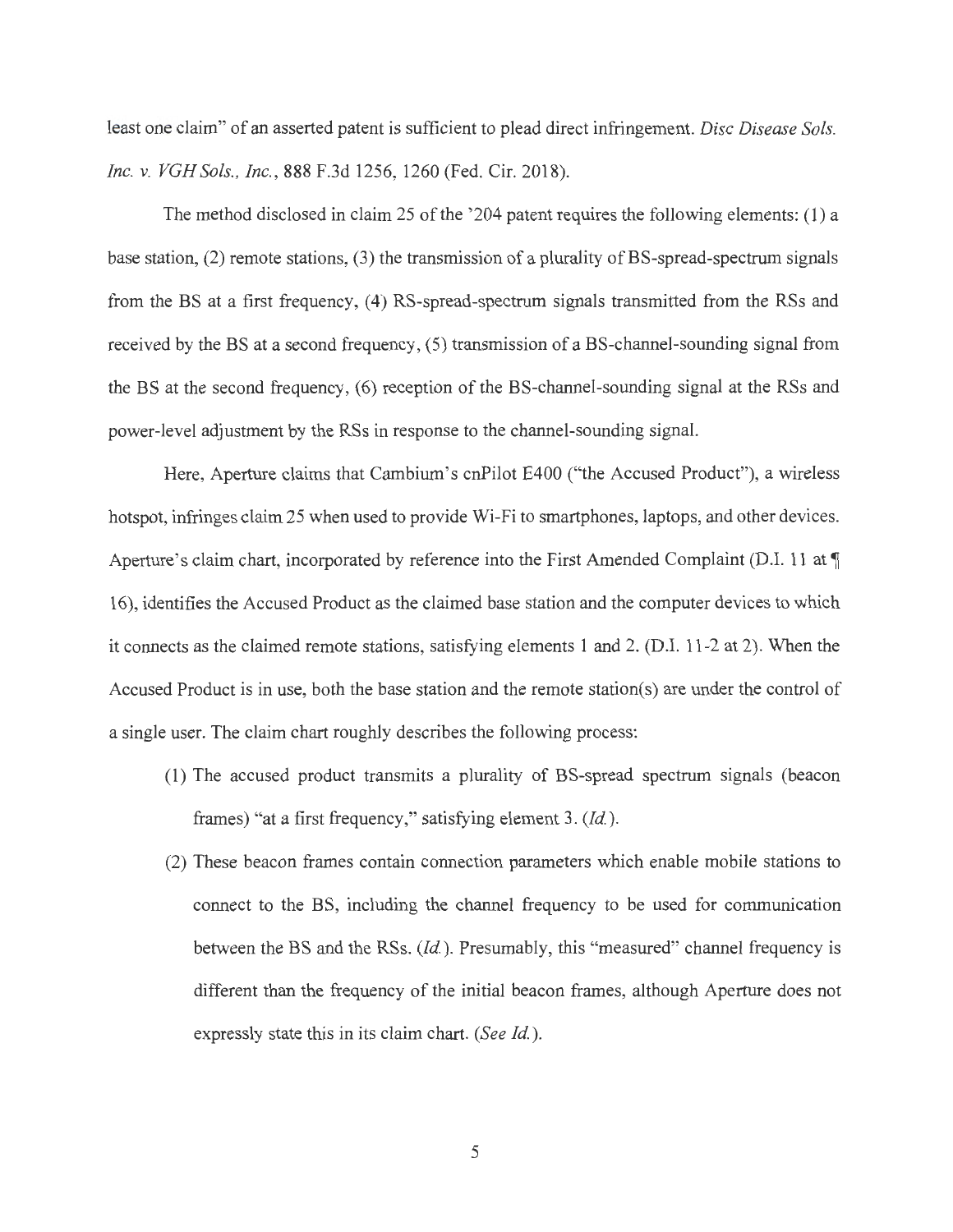- (3) The RSs connect to the network and start communicating with the BS using this second frequency, satisfying element 4. *(Id.* ("Once the frequency measurement is complete, both the uplink and downlink communication takes place on the measured frequency.")).
- (4) "The base station transmits beacon frames (sounding signals) to the devices nearby at the second frequency (measured/calculated frequency used for the uplink communication)," satisfying element 5. (D.I. 11-2 at 14).
- (5) "The Power Constraint element included in the beacon frames allows a device (trying to connect to the base station) to determine the local maximum transmit power in the current channel" and to adjust its power level accordingly, satisfying element 6. *(Id.).*

Cambium argues that the claim chart does not properly allege infringement because "beacon frames" are used to describe the BS-spread-spectrum signals, the RS-spread-spectrum signals, and the BS-channel-sounding signal, despite the requirement that these are three distinct signals and the first signal must be at a different frequency than the latter two. (D.I. 13 at 9-12). Cambium does not explain, however, why the first set of beacon frames sent out by the Accused Device containing the initial connection parameters cannot be different than the second set of beacon frames sent out at the second frequency acting as channel-sounding-signals. Whether the beacon frames Aperture identifies as the first signal and the beacon frames Aperture identifies as the second and third signals are in fact different signals and, if they are, whether they operate at different frequencies as required by the claims, are factual questions. As such, they are not appropriate for resolution at the motion to dismiss stage. For now, Aperture has plausibly pled direct infringement by users of the Accused Device by alleging that the Accused Device performs all the steps of the claimed method.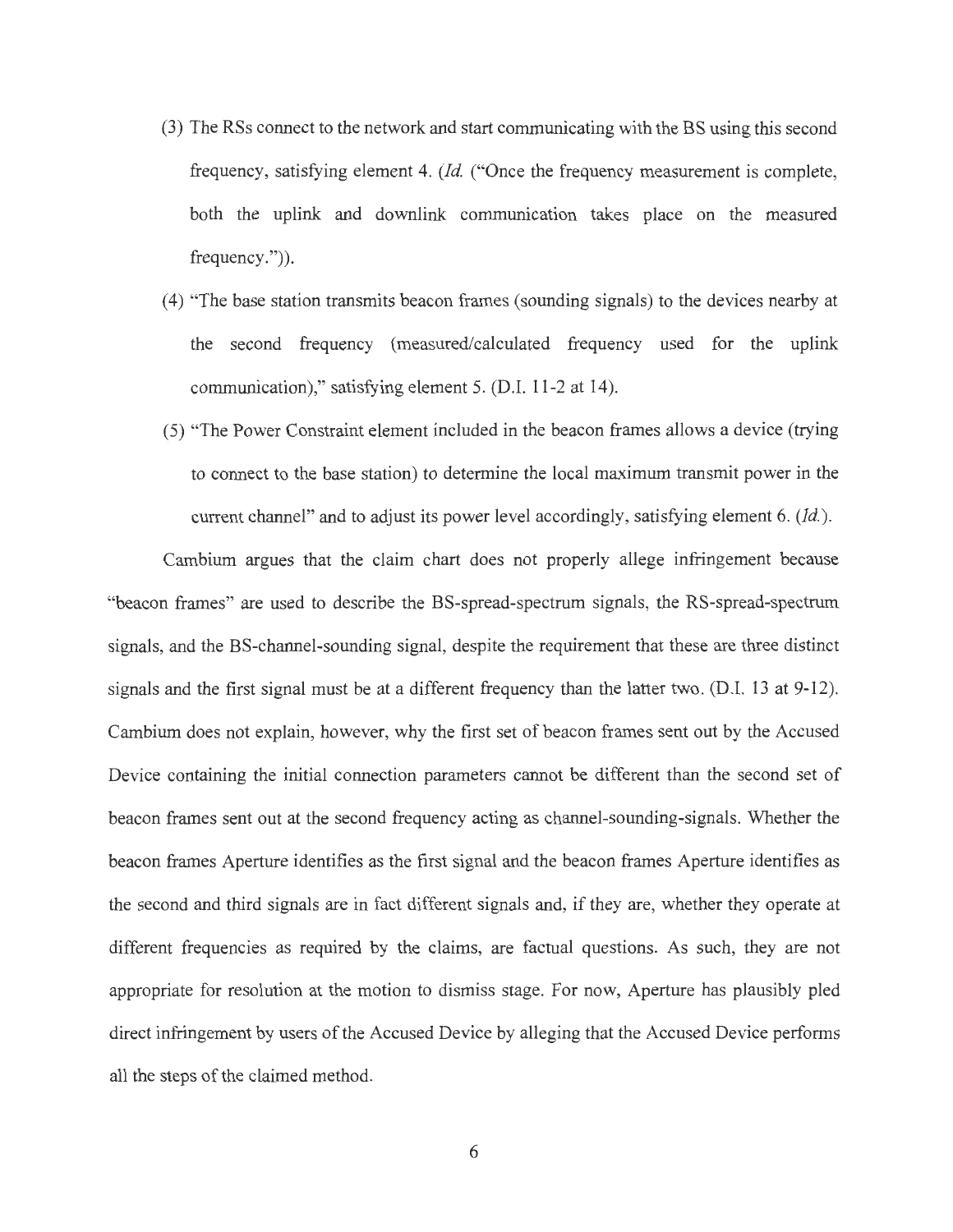Cambium also argues that the IEEE 802.011 Wi-Fi standard that Aperture claims defines "[t]he frequency used for the communication between the BS and the plurality of RS" (D.I. 11-2 at 2) does not cover channel-sounding signals. (D.I. 13 at 11). This argument, too, presents a dispute that is premature at the motion to dismiss stage.

For the reasons stated above, I find that Aperture has plausibly alleged that use of the Accused Product directly infringes the Asserted Claims. Aperture's allegation that Cambium directly infringed "by having its employees internally test and use, research and develop, and troubleshoot" the Accused Product is therefore sufficient to plausibly state a claim of direct infringement by Cambium. (D.I. 11 at 1 14). Here, like in *Sapphire Crossing*, Aperture's admittedly brief allegation relating to internal testing is sufficient because it is "augmented" by Aperture's claim chart, which explains how use of the Accused Device directly infringes the '204 patent. *Sapphire Crossing LLC v. Robinhood Markets, Inc.*, 2021 WL 149023, at \*3 (D. Del. Jan. 15, 2021). Therefore, Cambium's motion to dismiss Aperture's claim of direct infringement by Cambium is DENIED.

### **B. Contributory Infringement**

Aperture alleges that Cambium indirectly infringes the '204 patent by selling the Accused Product with the "knowledge that third parties, such as its customers, would engage in an infringing use" of the device. (D.I. 11 at **118).** Aperture alleges that, because the Accused Device adheres to the IEEE 802.011 standard (which Aperture claims "necessarily" infringes the '204 patent as demonstrated in its claim chart), the Accused Device has no substantial non-infringing uses.  $(Id.$  at  $\P$  19).

To state a claim of contributory infringement, a plaintiff must first demonstrate direct infringement. *In re Bill of Lading Transmission & Processing Sys. Pat. Litig. ,* 681 F.3d 1323, 1336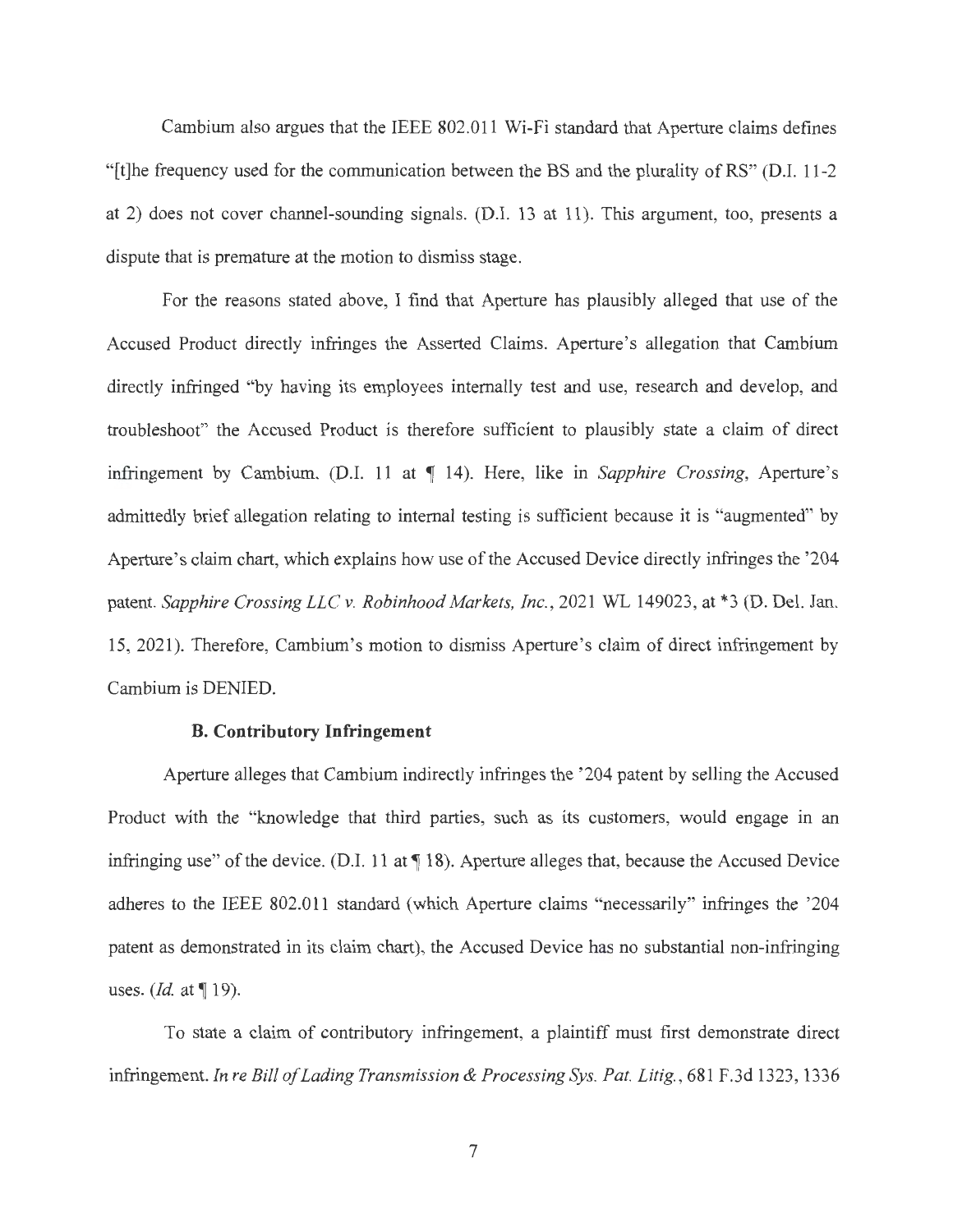(Fed. Cir. 2012). Once direct infringement is shown, contributory infringement occurs if (1) "a party sells or offers to sell" an infringing device, (2) the device is "material to practicing the invention," (3) the device has no "substantial non-infringing uses," and (4) the device is "known by the party to be especially made or especially adapted for use in an infringement of such patent." *Id.* at 1337 (cleaned up). To demonstrate the fourth prong, the plaintiff must show the infringer knew "that the combination for which its components were especially made was both patented and infringing." *Fujitsu Ltd. v. Netgear Inc.,* 620 F.3d 1321, 1330 (Fed. Cir. 2010) ( cleaned up). In other words, the plaintiff must plausibly plead that the alleged infringer had knowledge of the patent and knowledge that use of the accused product infringes the patent.

Here, Aperture has plausibly pled direct infringement by end users of the Accused Device, that Cambium sold or offered to sell the Accused Device, and that the Accused Device is material to practicing the claimed method. (D.I. 11 at  $\P$  13, 15, 18). Aperture has also plausibly pled that the Accused Device has no substantial non-infringing uses by alleging that the device adheres to the IEEE 802.011 standard and alleging, as demonstrated in its claim chart, that the IEEE 802.011 standard "necessarily" infringes the Asserted Claims. (D.I. 11 ¶ 19; *see D.I.* 11-2). Cambium's arguments regarding how the IEEE 802.011 standard relates to the presence or absence of substantial non-infringing uses are factual disputes, inappropriate for resolution here. (D.I. 13 at 13-15).

Aperture has not, however, plausibly pied that Cambium had pre-suit knowledge of the Accused Patents. The vague facts Aperture alleges to show knowledge of the '204 patent *(e.g.,*  that the '204 patent's inventor had "a substantial foundational body of work with which Defendant was indisputably aware," that Defendant conducted prior art searches and freedom to operate analyses, that Defendant's own patents "demonstrate a knowledge of the body of spread-spectrum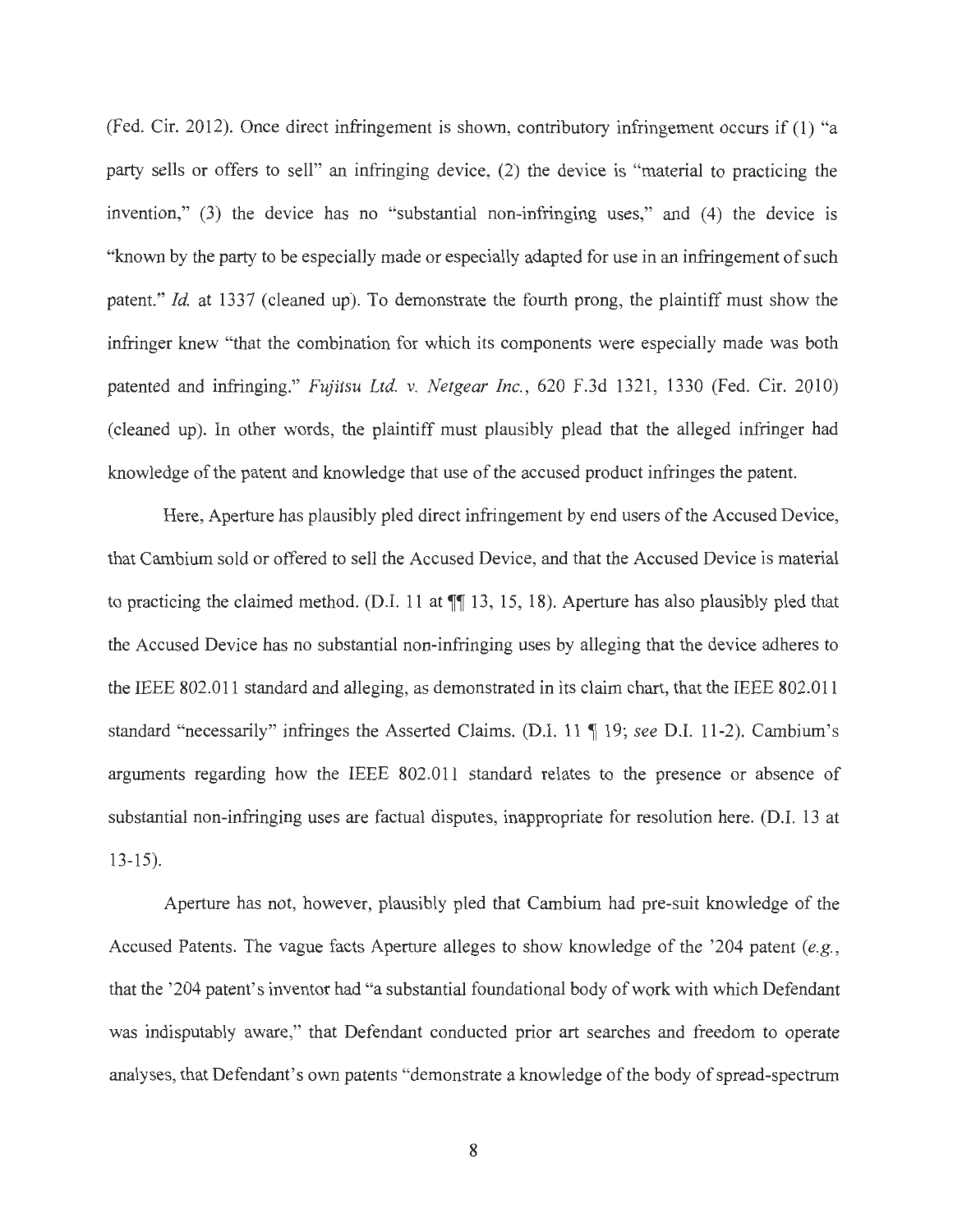patents") are insufficient to plausibly allege pre-suit knowledge. (D.I. 11 at 1 20). Aperture's argument in the alternative, regarding willful blindness, is even weaker.  $(Id.$  at  $\P$  20(d)). Aperture does not plead any specific facts to show Cambium (1) subjectively believed there was a high probability its components were both patented and infringing and (2) took deliberate actions to avoid learning that fact. *(Id; Global-Tech Appliances, Inc. v. SEES.A. ,* 563 U.S. 754, 769 (2011)).

For these reasons, Cambium's motion to dismiss for failure to state a claim of pre-suit contributory infringement is GRANTED. Cambium's motion to dismiss for failure to state a claim of post-suit contributory infringement<sup>1</sup> is DENIED.

## **IV. CONCLUSION**

For the reasons stated above, Defendant's motion to dismiss is DENIED with respect to Aperture's claim of direct infringement. Defendant's motion to dismiss is GRANTED with respect to Aperture's claim of pre-suit contributory infringement and DENIED with respect to Aperture's claim of post-suit contributory infringement.

An appropriate order will issue.

I take judicial notice of the fact that Aperture's First Amended Complaint can operate to plead the knowledge of the patent element of indirect infringement since the filing of its original complaint. *Wrinkl, Inc. v. Facebook, Inc.,* 2021 WL 4477022, at \*7 (D. Del. Sept. 30, 2021).